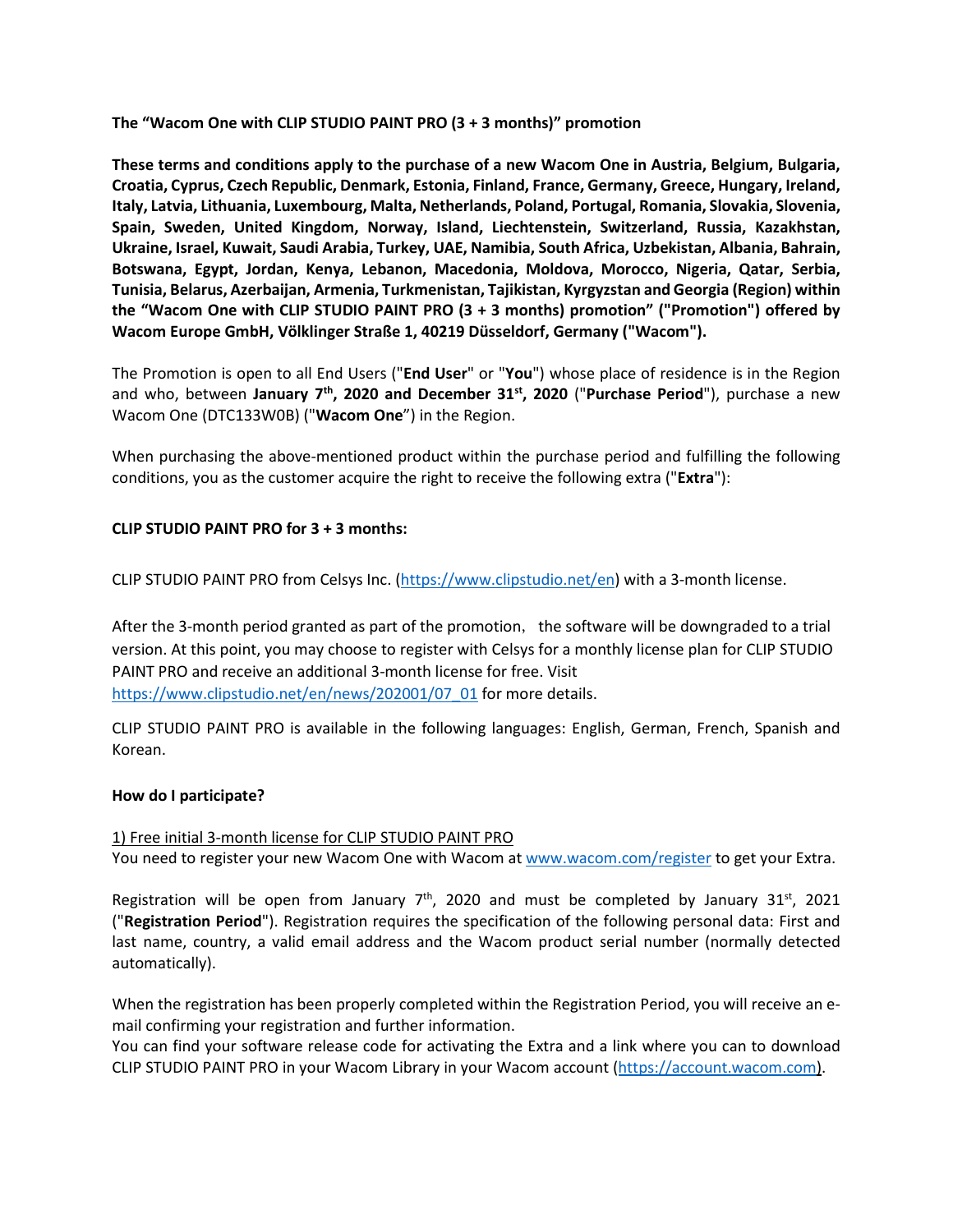The software release code must be redeemed by January 31st, 2021 ("**Redemption Period**") to qualify for the Extra. Payment in cash or combining with other discounts or credits is not possible.

If you have problems registering or have not received confirmation of registration, even though you have met all conditions, please contact us via the contact form or at one of the listed telephone numbers that can be found at:<http://www.wacom.com/contact>

2) License extension of CLIP STUDIO PAINT PRO for an additional 3-month period as part of an application for a monthly plan

With 59 days or less remaining for the initial license, a countdown will begin to appear in the menu bar of the CLIP STUDIO PAINT software tallying days remaining to expiration. You can also check the number of days remaining for the trial license at any time using the following methods: Windows: Click the [Help] menu > [License Agreement]

macOS: Click the [Clip Studio Paint] menu > [License Agreement]

Following the expiration of the initial 3-month period, a dialog box will appear when the software is launched. Through this dialogue box, labeled "Purchase a License," you can log in to a CLIP STUDIO account from within the software and access a menu to register for an extended license.

A CLIP STUDIO account is necessary for operating the software after the initial 3-month period. A valid email address and an account name is required for creating an account. The license extension service allows you to extend your CLIP STUDIO PAINT license through an application for a monthly plan.

You will need to input the required information to confirm a valid credit card in the registration menu to complete the registration. Following the registration, an additional 3-month license will be added to your account free of charge.

After the registration, you can log in via the new "License Holders" dialog box that will appear in the software. After logging in, the new license will be verified, and the software will launch. If you wish to continue using the software after the additional free 3-month license has expired, the credit card provided by you will be charged and the license will be extended. If the extended license is cancelled prior to the expiration of the additional free 3-month license, no charges will be incurred. For the latest information on extended license pricing as of April 2020, please follow this link: <https://www.clipstudio.net/en/>

## **Other**

The codes mentioned can only be used in the specified way. Requests for code redemption are permitted only if you have complied with the stated periods – the Purchase Period, the Registration Period and the Redemption Period. If, contrary to our expectations, you decide to return your Wacom product, then you also lose any claim to the Extra, which we have granted you in the context of the Promotion and must therefore return or delete it without being asked.

The Promotion is expressly not for the purchase of used products.

Unless you have consented to any other use of your information, Wacom will use the personal information you provide in accordance with the relevant privacy laws and our Privacy Policy – [www.wacom.com/privacy](http://www.wacom.com/privacy) – solely for the purpose of conducting our promotion and promotions related to the purchase of Wacom products.